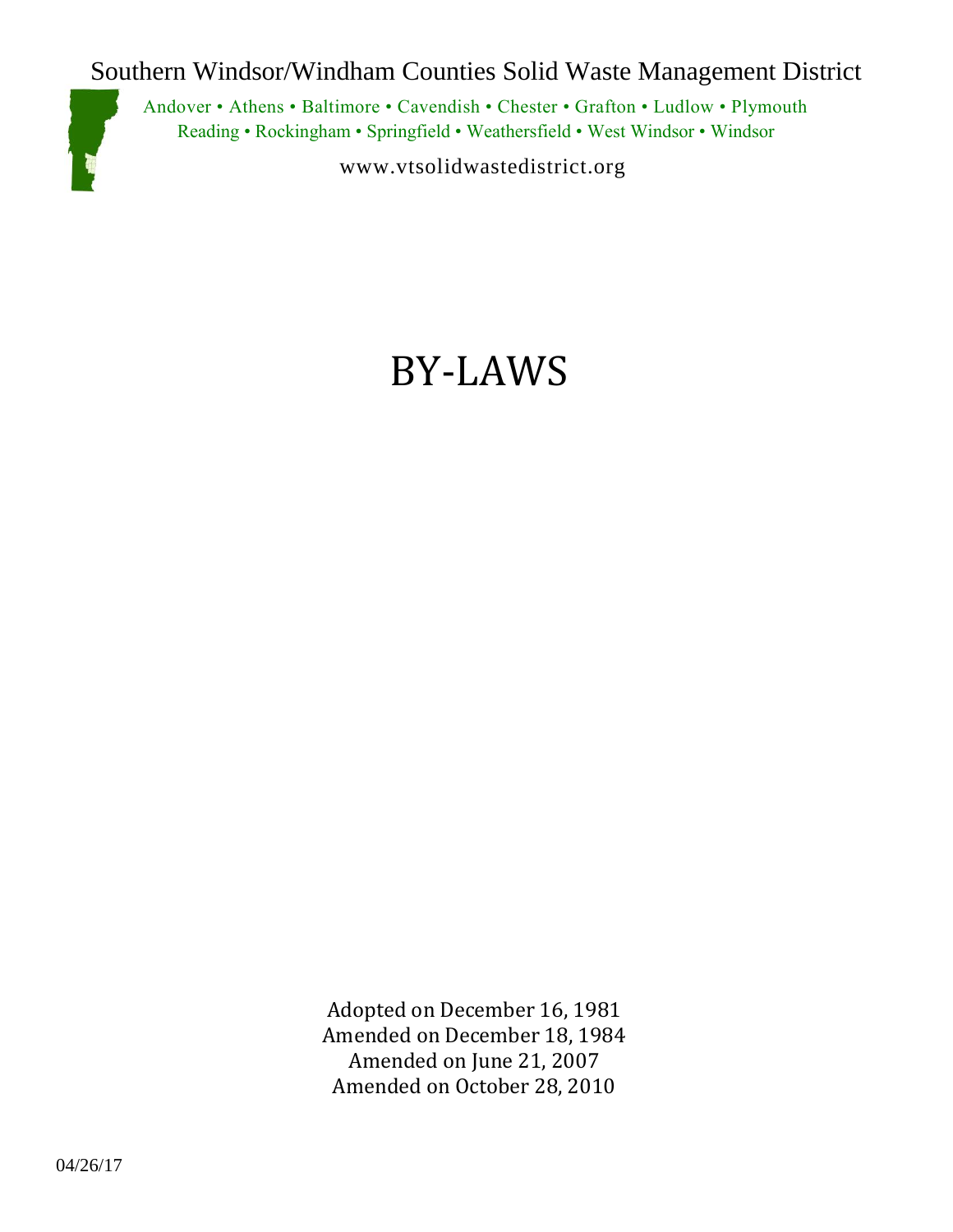#### **AGREEMENT FOR THE FORMATION OF THE SOUTHERN WINDSOR/WINDHAM COUNTIES SOLID WASTE MANAGEMENT DISTRICT**

## **ARTICLE I CREATION AND POWERS**

#### **1. CREATION**

Upon approval of this Agreement by the participating municipalities, as required in 24 V.S.A. Chapter 121, 4861, there is hereby created a union municipal district which shall be known as the Southern Windsor/Windham Counties Solid Waste Management District (hereinafter referred to as the District) and which shall be a body politic and corporate.

#### **2. PURPOSE**

The District exists for the purpose of providing for integrated solid waste management for both solid and unregulated hazardous waste generated by member municipalities and their residents. The means of disposal may include, but are not limited to, reduction and reuse activities and programs, recycling, composting, collection, transportation, hazardous waste collection and transportation, resource recovery, land disposal, or any combination thereof.

#### **3. COMPOSITION**

The District is composed of and includes all of the lands and residents within those municipalities which voted to approve and entered into this Agreement at the time of its creation, and such other municipalities as are subsequently admitted to the District as herein provided, except for those municipalities which may withdraw as herein provided.

#### **4. DURATION**

The District shall continue as a body politic and corporate unless and until dissolved according the procedures herein set forth.

## **5. POWERS**

Except as otherwise provided or limited herein, the District shall have the following powers:

- a. to operate, cause to be operated and/or contract for the operation of any and all facilities necessary for the management of solid waste or hazardous waste and to determine and make proper charges for such services;
- b. to purchase, sell, lease, own, acquire, convey, mortgage, improve, and use real and personal property in connection with the purpose of the District;
- c. to hire and fix the compensation of employees;
- d. to sue and be sued;
- e. to enter into contracts for any term or duration;
- f. to contract with architects, engineers, financial and legal consultants and other experts for services;
- g. to contract with individuals, corporations, associations, authorities, and agencies for services;
- h. to provide solid waste disposal services for the member municipalities, the inhabitants thereof, and the businesses therein, and for such others as its facilities and obligations may allow;
- i. to contract to pay for solid waste disposal services on the basis of guaranteed amounts, whether delivered for disposal and accepted for disposal or not, of solid waste, with payments based on such guaranteed amounts, whether actually disposed of or not, which payments may be variable and may be determined by formulae expressed in such contracts;
- j. to contract with the State of Vermont, the United States of America, or any subdivision or agency thereof for services;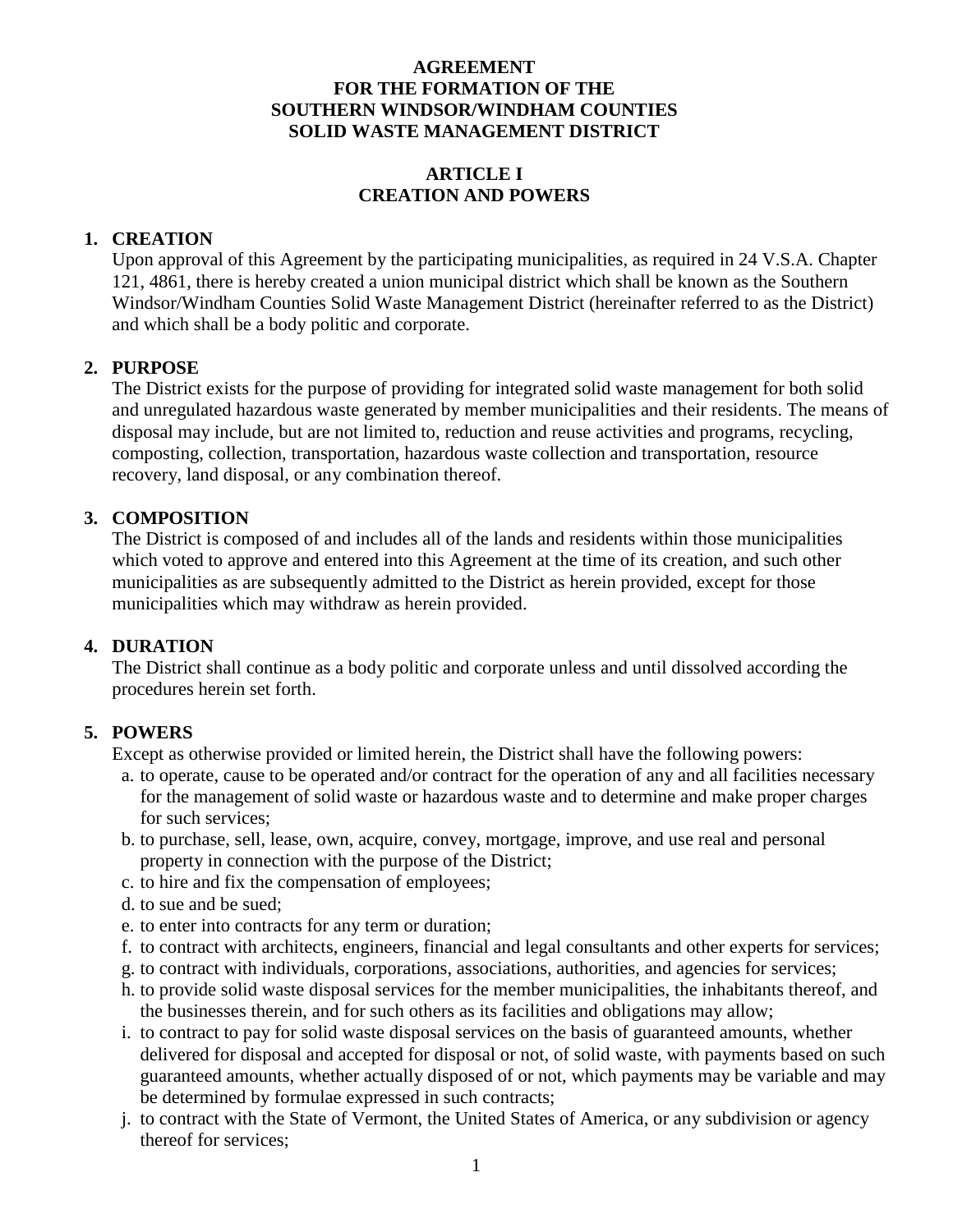- k. to contract with any member municipality for the services of any officers or employees of that municipality useful to it;
- l. to promote cooperative arrangements and coordinated action among its member municipalities;
- m. to make recommendations for review and action to its member municipalities and other public agencies which perform functions within the region in which its member municipalities are located;
- n. to exercise any other powers which are necessary or desirable for dealing with solid waste problems of mutual concern and which are exercised or are capable of exercise by any of its member municipalities;
- o. to exercise the power of eminent domain;
- p. to borrow money and issue evidence of indebtedness as provided by 24 V.S.A. Chapter 53 or other provisions of law authorizing general obligations or revenue debt, including 10 V.S.A. Chapter 12 and 24 V.S.A. Chapter 119;
- q. to establish a budget and assess member municipalities in accordance therewith;
- r. to appropriate and expend monies;
- s. to establish sinking funds for the retirement of bonded or other indebtedness;
- t. to establish capital reserve funds for public improvements in furtherance of its purpose;
- u. to regulate the collection, transportation, resource recovery, recycling and disposal of solid waste within the District and to require that acceptable solid wastes generated within the District and any member municipality therein shall be disposed of only in and upon facilities operated by or on behalf of the District;
- v. to enact and enforce any and all necessary or desirable regulations for the orderly conduct of the government and for carrying out the purpose of the District;
- w. to accept and administer gifts, grants, and bequests in trust or otherwise for the purpose of the District;
- x. to exercise all powers incident to a public corporation.

## **6. TRANSPORTATION AND COLLECTION SITE**

Each member municipality shall be responsible for providing a collection site for the solid waste generated within such member municipality and for the transportation of such solid waste to the District facility, together with all costs incident thereto. In the event that any member municipality does not wish to institute its own collection system for delivery of the solid waste to the facility designated by the District then the Board of Supervisors may provide for collection and transportation as provided in Article I, Section 5, a.

## **7. RESPONSIBILITY TO ACCEPT SOLID WASTE**

a. The District becomes responsible for providing a system for solid waste, management as delineated in 7b, when the Board of Supervisors declares the disposal system operational.

(b) The district shall provide a system for the management of all solid waste generated therein. Such system may be revised and amended from time to time, and shall include all facilities, both public and private, for the collection, transportation, storage, treatment, disposal, and reuse of solid waste, all of which facilities shall be subject to regulation by the district. All solid waste subject to management control and regulation by the district shall be classified in accordance with the cost of managing or disposing of the same, and charges imposed by the district for such management and disposal shall be made in accordance with such costs. The district may contract with a nonmember municipality or a private entity for the disposal or management of solid waste generated outside the boundaries of the district, provided that such contract will provide a significant benefit to the district or a member thereof, and further provided that the solid waste which is the subject of any such contract shall be subject to at least as stringent standards, conditions and controls as solid waste generated within the district.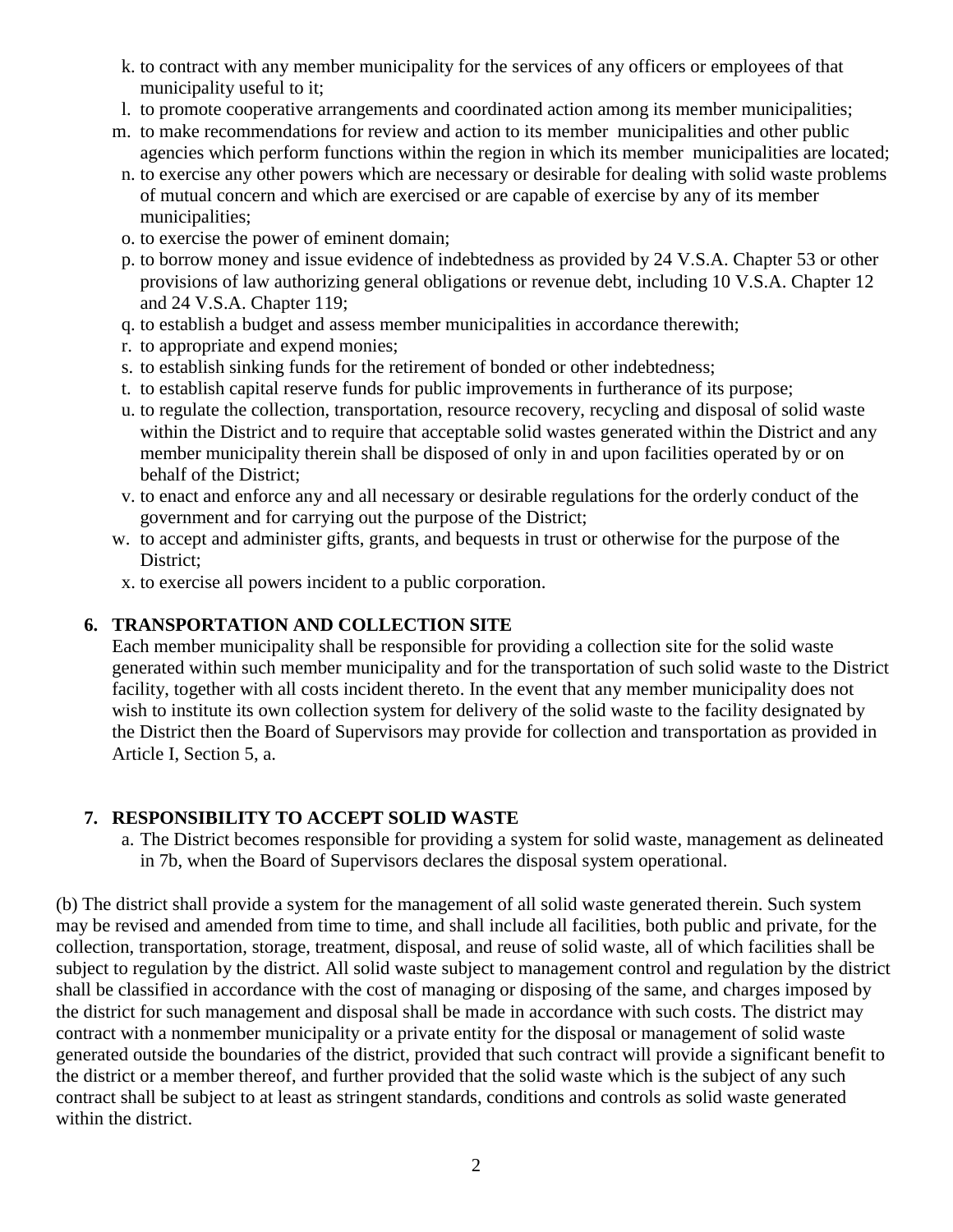(c) Each member municipality agrees to consider acting as a host community in the event that the district decides to establish a solid waste management and/or material recovery facility within that member municipality.

## **ARTICLE II BOARD OF SUPERVISORS**

## **1. AUTHORITY**

The legislative power and authority of the District and the administration and the general supervision of all fiscal, prudential, and governmental affairs thereof shall be vested in a governing body known as the Board of Supervisors, except as specifically provided otherwise in this agreement.

# **2. COMPOSITION**

The Board of Supervisors shall be composed of one (1) representative from each member municipality.

# **3. APPOINTMENT**

Annually, on or before the last Monday in March, the board of selectmen of each member municipality shall appoint its representative and alternate to the Board of Supervisors. Appointment shall be in writing, signed by the chairman of the board of selectmen, and presented to the Clerk of the District. The board of selectmen, by majority vote, may remove their appointed representative during the one year term for stated reasons. The alternate representative shall represent the municipality at all meetings of the board of supervisors that the regular representative is unable to attend and shall have all the rights and privileges of a regular representative.

# **4. ANNUAL MEETING**

Annually during its first meeting in April, the Board of Supervisors shall hold its organizational meeting. At such meeting, the Board of Supervisors shall elect from among its membership a Chairman and a Vice-Chairman, and three supervisors to serve on the Executive Committee, each of whom shall hold office for one year or until his successor is duly elected and qualified. The Chairman and Vice-Chairman are eligible to be elected to successive terms without limits for this election, each member of the Board of Supervisors shall cast one (1) vote.

# **5. REGULAR MEETINGS**

A schedule of regular meetings of the Board of Supervisors shall be established at the organizational meeting.

# **6. SPECIAL MEETINGS**

Special meetings of the Board of Supervisors may be called at any time by the Chairman or shall be called by the Clerk upon written request of a majority of the members of the Board of Supervisors. Except in case of emergency, each member of the Board of Supervisors shall be given at least 24 hours notice of any special meeting of the Board of Supervisors by notice in person, by telephone, email or by written notice delivered personally, mailed, or left at such member's usual place of residence.

## **7. QUORUM**

For the purpose of transacting business, the presence of members whose accumulated votes represent more than 50% of the total number of possible votes and the presence of more than 50% of the member municipalities shall constitute a quorum. However, a smaller number may adjourn to another date. Any action adopted by a majority of the votes cast at a meeting of the Board of Supervisors at which a quorum is present shall be the action of the Board, except as otherwise provided in this agreement.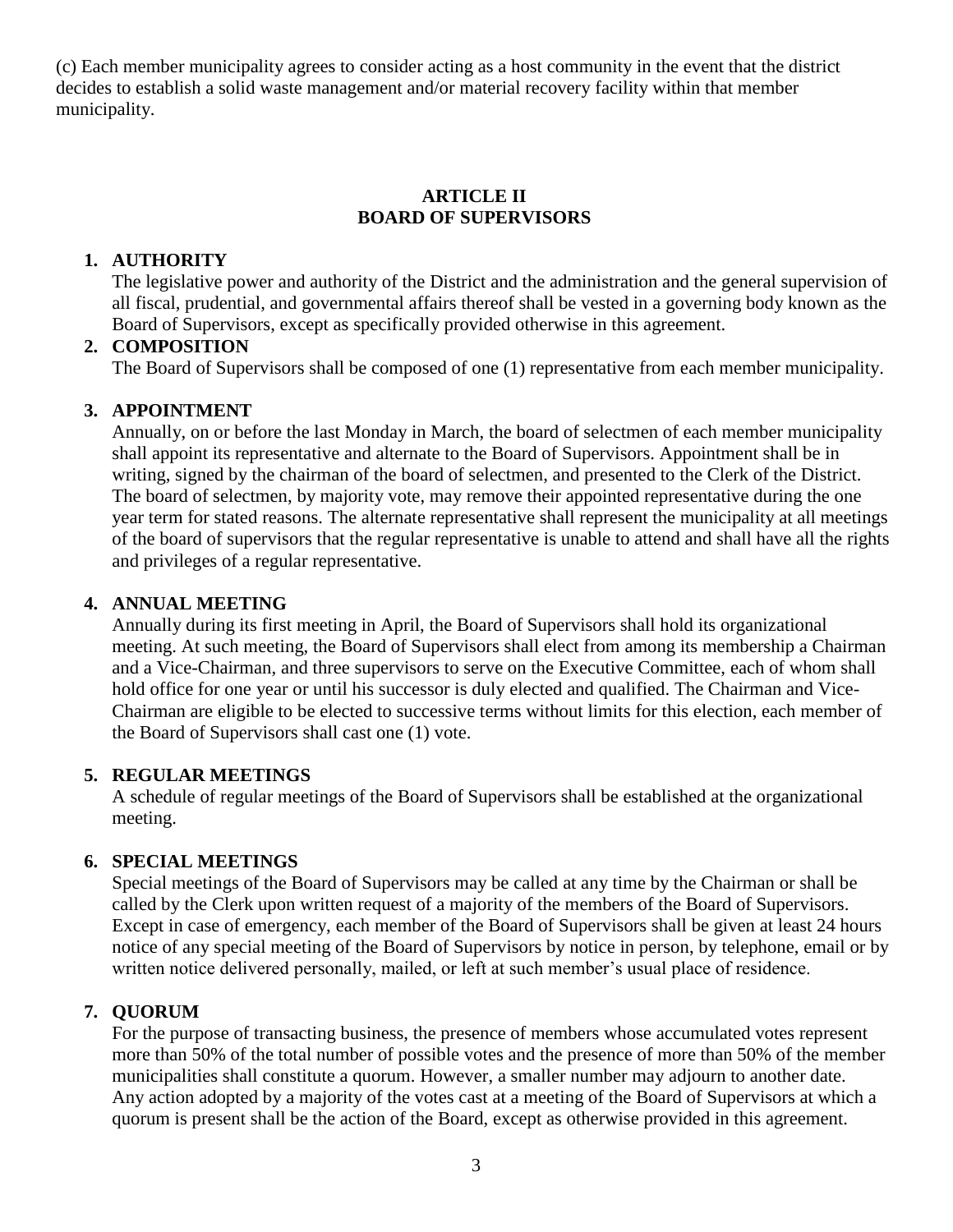# **8. VOTING**

Except as otherwise provided herein, each member of the Board of Supervisors shall be entitled to cast one vote for every 1,000 population, or part thereof, in the municipality which he represents. A member of the Board of Supervisors or Alternate may not split his vote(s). The determination of population shall be made based upon the latest official Decennial Census of the United States by the U.S. Board of the Census.

# **9. TERM**

All representatives to the Board of Supervisors shall hold office for one year and until their successors are duly appointed and qualified. Any representative may be reappointed to successive terms without limit.

# **10. VACANCY**

Any vacancy on the Board of Supervisors shall be filled within thirty (30) days after such vacancy occurs by appointment by the authority which appointed the representative whose position has become vacant. An appointee to a vacancy shall serve until the expiration of the term of the representative to whose position the appointment was made and may thereafter be reappointed.

# **11. RULES AND PROCEDURES**

Except as otherwise provided in this agreement, **Robert's Rules of Order** shall govern at all meetings.

# **12. COMPENSATION OF MEMBERS OF BOARD OF SUPERVISORS**

Each member municipality shall pay to its representative to the Board of Supervisors such reimbursement of expenses as it shall determine reasonable.

# **ARTICLE III OFFICERS**

# **1. OFFICERS**

The officers of the District shall be the Chairman and the Vice Chairman of the Board of Supervisors, the Clerk of the District, and the Treasurer of the District. No person may hold more than one office at one time.

## **2. BOND**

Prior to assuming their offices, all officers shall post bond in such amounts as shall be determined by resolution of the Board of Supervisors. The cost of such bond shall be borne by the District.

## **3. CHAIRMAN**

The Chairman of the Board of Supervisors shall be the Chief Executive Officer of the District. The Chairman shall preside at all meetings of the Board of Supervisors and shall make and sign all contracts on behalf of the District upon approval by the Board of Supervisors. The Chairman shall perform all of the duties incident to the position and office.

## **4. VICE-CHAIRMAN**

During the absence or inability of the Chairman to render or perform his or her duties or exercise his or her powers, the same shall be performed and exercised by the Vice Chairman and when so acting the Vice Chairman shall have all the powers and be subject to all the responsibilities hereby given to or imposed upon the Chairman.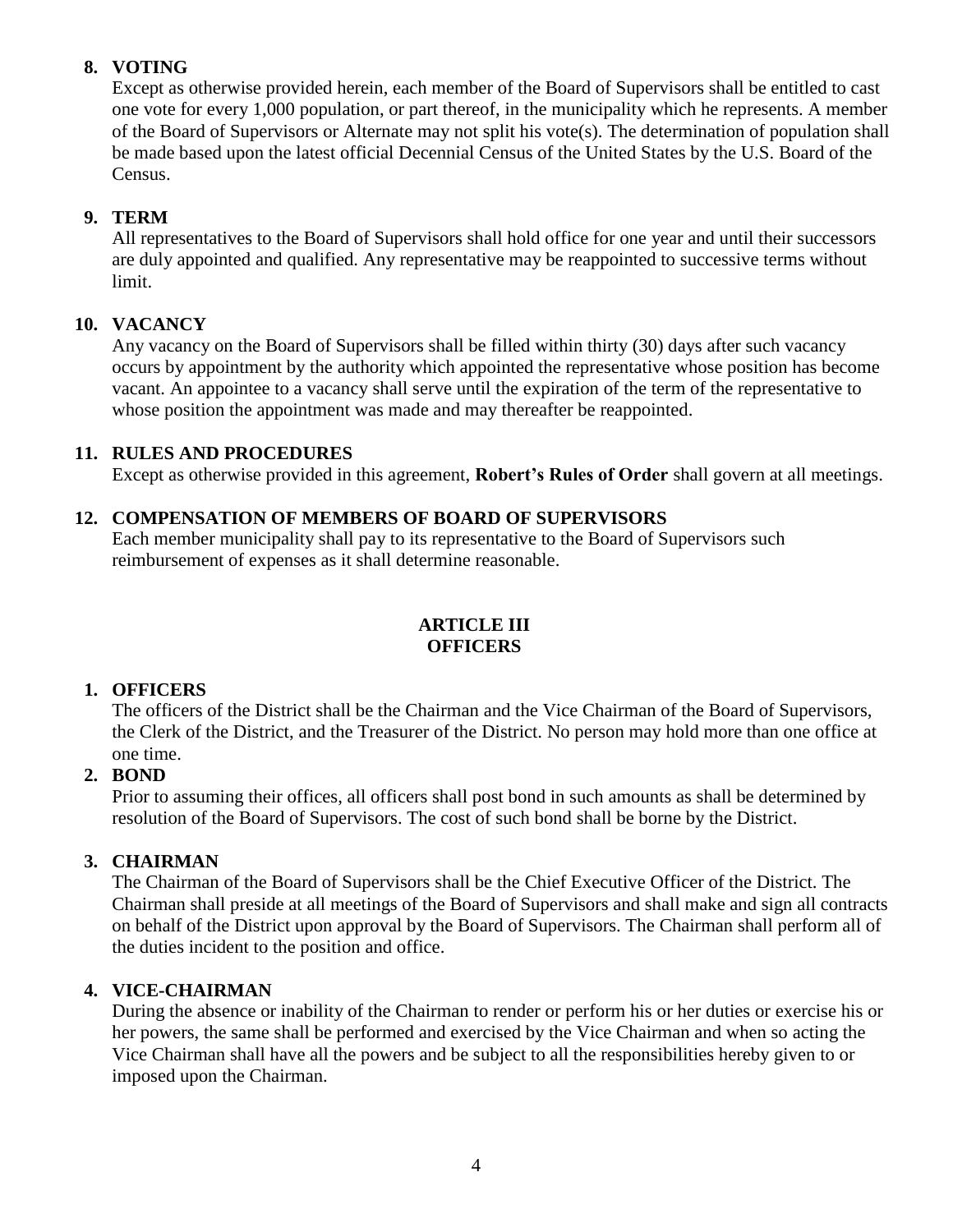## **5. VACANCY**

During the absence or inability of the Vice Chairman to render or perform his or her duties or exercise his powers, the Board of Supervisors shall elect from among its membership an acting Vice Chairman who shall have the powers and be subject to all the responsibilities hereby given or imposed upon the Vice Chairman.

## **6. CLERK**

The Clerk of the District shall be appointed by the Board of Supervisors. The Clerk shall not be a member of the Board, and shall serve at its pleasure. The Clerk shall have the exclusive charge and custody of the public records of the District and the seal of the District. The Clerk shall record all votes and proceedings of the District, including meetings of the District and meetings of the Board of Supervisors, and shall cause to be posted and published all warnings of meetings of the District. The Clerk shall prepare all warnings of meetings of the District as required by Article V, 5. Following approval by the Board of Supervisors, the Clerk shall cause the annual report to be distributed to the legislative bodies of its member municipalities. The Clerk shall prepare and distribute any other reports required by laws of the State of Vermont and resolutions or regulations of the Board of Supervisors. The Clerk shall perform all of the duties and functions incident of the office of secretary or clerk of a body corporate.

## **7. TREASURER**

The Treasurer of the District shall be appointed by the Board of Supervisors. The Treasurer shall not be a member of the Board and shall serve at its pleasure. The Treasurer shall have the exclusive charge and custody of the funds of the District and shall be the disbursing officer of the District. When authorized by the Board of Supervisors, the Treasurer may sign, make or endorse in the name of the District all checks and orders for the payment of money and pay out and disburse the same and receipt therefore. The Treasurer shall keep a record of every note or bond issued by the District and of every payment thereon of principal and interest and, if coupons are taken up, shall cancel and preserve them. The Treasurer shall keep correct books of account of all the business and transaction of the District and such other books and accounts as the Board of Supervisors may require. The Treasurer shall render a statement of the condition of the finances of the District at each regular meeting of the Board of Supervisors and at such other times as shall be required of him. The Treasurer shall prepare the annual financial statement and the budget of the District for distribution, upon approval of the Board of Supervisors, to the legislative bodies of the member municipalities. The Treasurer shall do and perform all of the duties appertaining to the office of treasurer of a body politic and corporate. The Treasurer shall settle with the auditors within 60 days of the end of the fiscal year, at such other times as the Board of Supervisors may require, and upon retirement from office. Upon retirement from office the Treasurer shall immediately pay over to his successor all of the funds belonging to the District and at the same time deliver to his successor all official books and papers.

## **8. RECORDS**

The conduct of all meetings and public access thereto, and the maintaining of all records, books and accounts of the District shall be governed by the Vermont Open Meeting law: 1 V.S.A. SS 311-320.

## **9. AUDIT**

The Board of Supervisors shall cause an audit or a lessen examination of the financials to be performed annually by an independent professional accounting firm or a certified public accountant.

## **10. EXECUTIVE BOARD**

The Board of Supervisors shall have the authority to establish an Executive Board and grant such powers as it may deem necessary.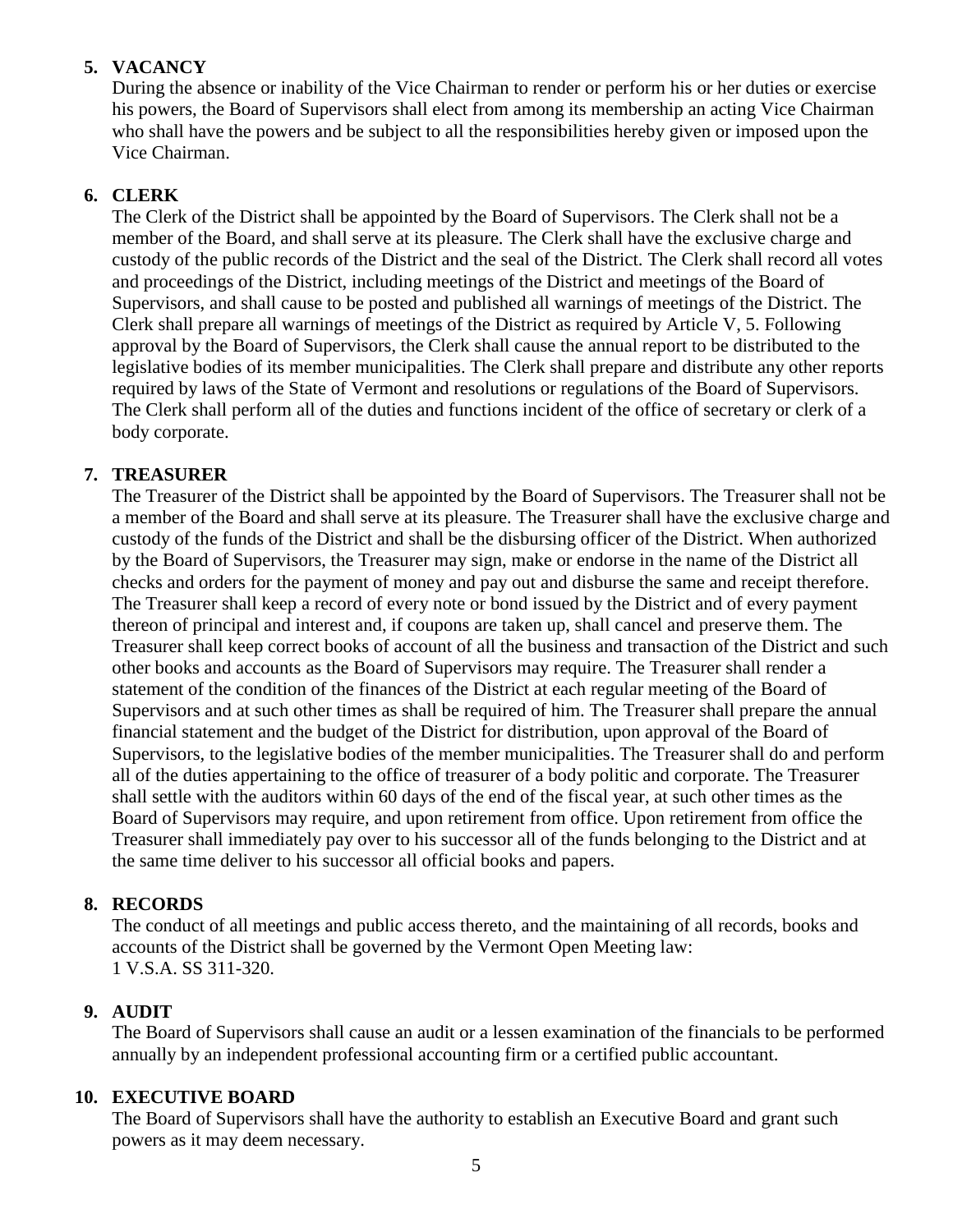## **11. COMMITTEES**

The Board of Supervisors shall have the authority to establish any and all committees as it may deem necessary.

#### **12. COMPENSATION OF OFFICERS**

Officers of the District shall be paid such compensation and/or reimbursement of expenses as shall be determined by the Board of Supervisors.

#### **13. RECALL OF OFFICERS**

An officer may be removed by a two-thirds (2/3) vote of the Board of Supervisors whenever, in their judgement, the best interest of the District will be served. For this action, each member of the Board of Supervisors shall cast one (1) vote.

#### **ARTICLE IV FISCAL AFFAIRS**

#### 1. **FISCAL YEAR**

The fiscal year of the District shall commence on July 1 and end on June 30 of each year.

## 2. **BUDGET APPROPRIATION AND ASSESSMENT**

- a. **PROPOSED BUDGET.** Annually on or before the first day of March, the Executive Committee shall draft a budget and distributed it to the Board of Supervisors and the legislative body of each member municipality for review and comment. This proposed budget shall include reasonably detailed estimates of:
	- (i) deficits/surpluses from the prior fiscal year;
	- (ii) anticipated expenditures for the administration of the District;
	- (iii) anticipated expenditures for the operation and maintenance of any District solid waste facilities;
	- (iv) costs of debt service;
	- (v) payments due on long-term contracts;
	- (vi) payments due to any sinking funds for the retirement of debts;
	- (vii) payments due to any capital reserve funds;
	- (viii) anticipated revenues from sources other than assessments to member municipalities;
	- (ix) the necessary appropriations to operate and carry out the District's functions for the next fiscal year;
		- (x) the proposed assessment to each member municipality;
	- (xi) such other estimates as the Board of Supervisors shall deem necessary to propose.

The Board of Supervisors shall hold a public hearing prior to the Annual Meeting to receive any comments from the legislative bodies of member municipalities and hear all other interested persons regarding the proposed budget. Notice of such hearing shall be the same as that specified under Article V, Public Hearings. The Board of Supervisors shall give consideration to all comments received and make such changes to the proposed budget as it deems advisable.

b. **BUDGET ADOPTION, APPROPRIATIONS, AND ASSESSMENT.** At the Annual Meeting, the Board of Supervisors shall adopt the budget, appropriate the sums which it deems necessary to operate and carry out the District's functions for the fiscal year, establish fees, and if necessary, assess each member municipality for its proportionate share of the sums so appropriated, and adopt a schedule designating when such assessments are due and payable by the member municipalities.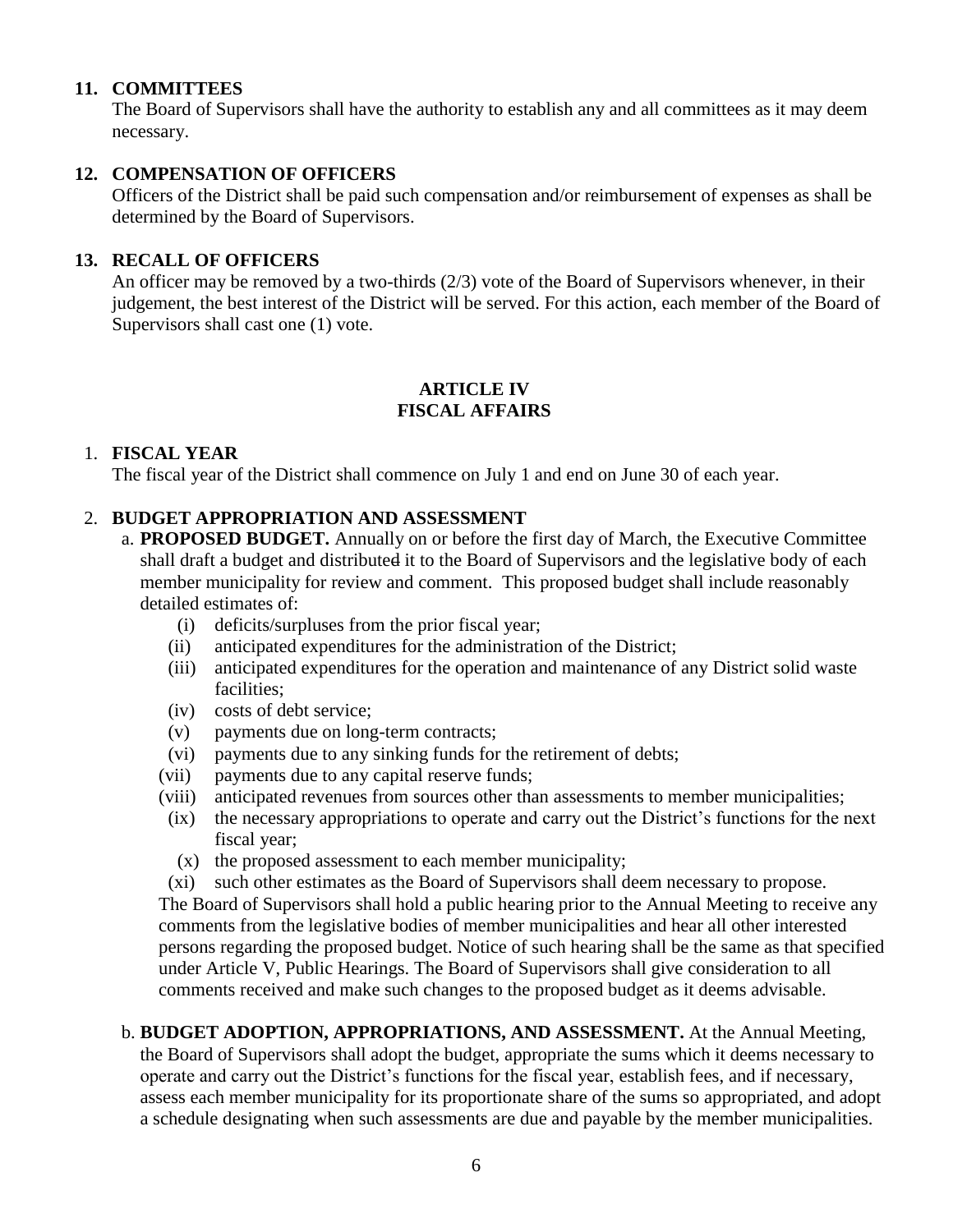c. **APPORTIONMENT OF ASSESSMENTS.** Assessments shall be apportioned among the member municipalities on the basis of relative tonnage or volume of solid waste generated by or within each of the member municipalities. Each member municipality shall be assessed a percentage of the sum appropriated equal to the ratio which the solid waste generated by the member municipality bears to the total solid waste generated within the District. The Board of Supervisors shall determine each member municipality's solid waste generation based upon actual tonnage or volume delivered, historic tonnage or volume, or guaranteed tonnage or volume, whether actually delivered or not. If, after the first year of operation of any District facility, the Board of Supervisors determines that prior assessments were substantially inequitable, it shall retroactively adjust prior year assessments such that municipalities overcharged are given a proportionate credit against future assessments and municipalities undercharged are assessed a proportionate surcharge payable over such period as the Board of Supervisors determines will be reasonable. Thereafter the Board of Supervisors may from time to time re-establish the percentage of solid waste generation attributed to each member municipality and adjust the assessments accordingly, but no retroactive adjustments shall be made. Similar estimates and adjustments shall be made for new member municipalities and for the first time use of a new or different disposal facility.

## 3. **COLLECTION**

Annually on or before the first day of August, the Treasurer of the District shall issue and present a warrant to the legislative body of each member municipality requiring that the amount of such assessment be paid to him in accordance with the schedule of payments adopted by the Board of Supervisors. The legislative body of each member municipality shall draw an order on the municipal treasury for the amount of such assessment and the municipal treasurer shall pay to the District Treasurer the amount of such order in accordance with the schedule for payments adopted by the Board of Supervisors. If any member municipality fails to pay its assessment due to the District, it shall incur any statutory penalty allowed by law plus interest at the maximum rate allowed by law. Such penalty and interest, together with the amount due, court costs, and reasonable attorney fees of the District may be recovered by the District in a civil action under this section.

## 4. **LIMITATIONS OF APPROPRIATIONS**

Actions or resolutions of the Board of Supervisors for the annual appropriations of any year shall not cease to be operative at the end of the fiscal year for which they were adopted, except as otherwise provided by the laws of the State of Vermont. Appropriations made by the Board of Supervisors for the various estimates of the budget as defined in Article IV, 2.a. above shall be expended only for such estimates, but by majority vote of the Board of Supervisors the budget may be amended from time to time to transfer funds between or among such estimates, except as otherwise limited herein. Any balance left or unencumbered in any such budget estimate, or the amount of any deficit at the end of the fiscal year, shall be included in and paid out of the operating budget and appropriations in the next fiscal year.

## 5. **INDEBTEDNESS**

a. **SHORT TERM BORROWING.** The Board of Supervisors may borrow money through the issuance of notes of the District for the purpose of paying current expenses of the District. Such notes must mature within the fiscal year in which they were issued. The Board of Supervisors may also borrow money in anticipation of assessments to each member municipality in an amount not to exceed ninety percent of the amount assessed for each year, and may issue notes of the District which must mature within the fiscal year in which they were issued. The Board of Supervisors may also borrow money in anticipation of any revenues other than assessments through the issuance of notes of the District. Such notes must mature within the fiscal year in which they were issued. The Board of Supervisors may also borrow money in anticipation of bond proceeds which have been authorized as provided herein. Said notes shall be issued as provided in 24 V.S.A. Chapter 53.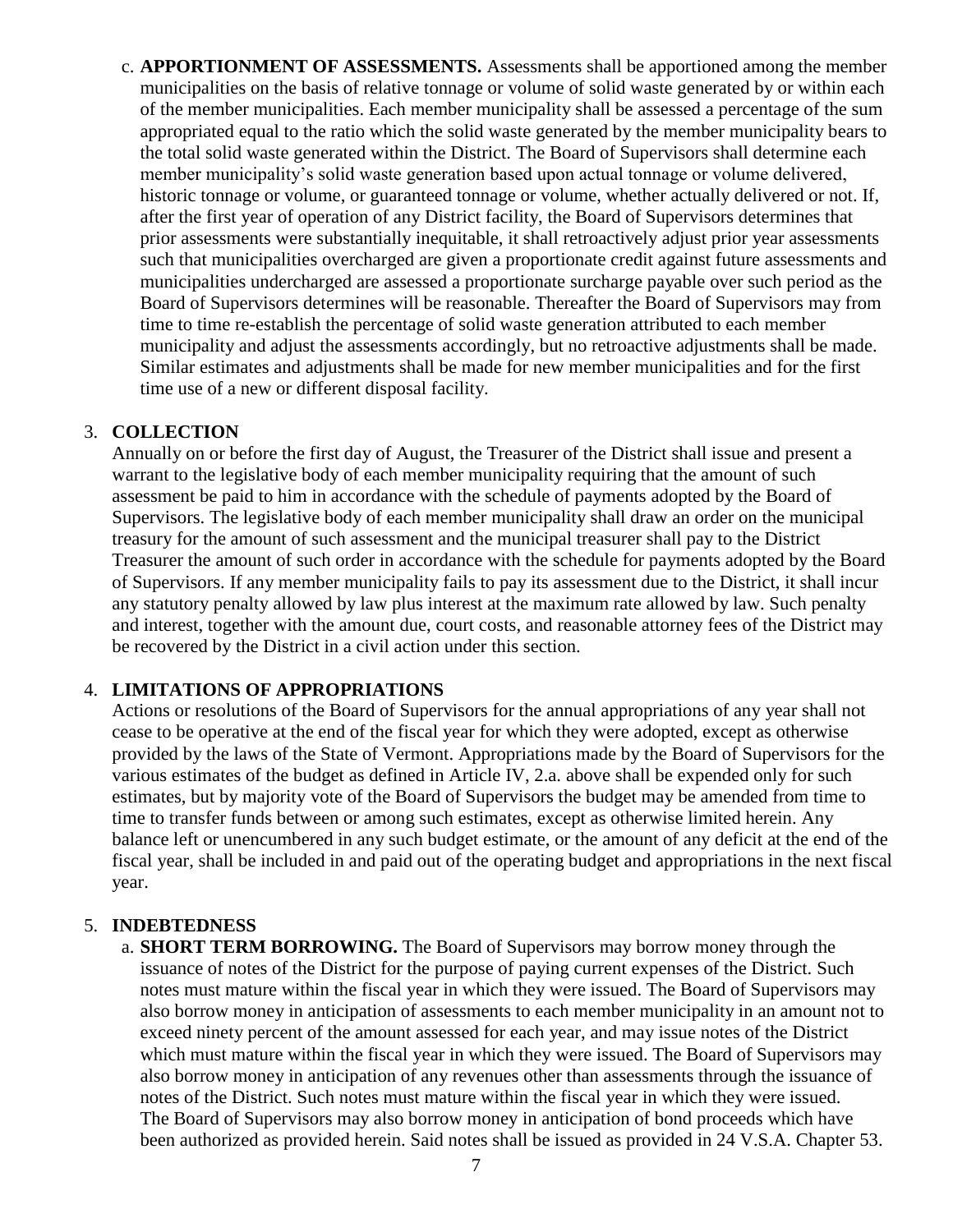#### b. **LONG-TERM INDEBTEDNESS**

(i) **SUBMISSION TO VOTERS.** On a petition signed by at least ten percent of the voters of the District, the proposition of incurring a bonded debt or other indebtedness to pay for public improvements shall be submitted by the Board of Supervisors to the qualified voters thereof at a special meeting to be held for that purpose. In the alternative, when the Board of Supervisors, at a special meeting of the Board of Supervisors called for such purpose, shall determine by resolution passed by a vote of a majority of members present and voting that the public interest or necessity demands improvements, and that the cost of the same will be too great to be paid out of the ordinary annual income and revenue, it may order the submission of the proposition of incurring bonded debt or other indebtedness to the qualified voters of the District at a meeting to be held for that purpose. Bonded debt or other indebtedness may be authorized for any purpose permitted by 24 V.S.A. Chapter 53, 24 V.S.A. Chapter 119, and 10 V.S.A. Chapter 12, or any other applicable statutes for any purpose for which the District is organized. The Board of Supervisors may not submit to the voters more than twice in the same calendar year the proposition in incurring bonded or other indebtedness to pay for the same or similar public improvement.

(ii) **WARNING OF MEETING.** The warning calling the special meeting of the district to incur bonded debt or other indebtedness shall state the object and purpose for which the indebtedness is proposed to be incurred, the estimated cost of the improvements or service, the amount of bonds or other evidence of indebtedness proposed to be authorized, and means of raising or apportioning costs entailed thereby for service. The warning shall fix the places where and the date on which the meeting shall be held and the hours of opening and closing the polls. The Board of Supervisors, in cooperation with the board of civil authority of each member municipality shall determine the number and location of polling places.

(iii) **NOTICE OF MEETING.** The Clerk of the District shall cause notice of such special meeting to be published in a newspaper of known circulation in the District once a week for three consecutive weeks on the same day of the week, the last publication to be not less than five or more than ten days before such meeting. Notice of such meeting shall also be posted in at least five public places within each member municipality. The Notice shall be at least 30 and not more than 40 days before the meeting and be filed with the clerk of each member municipality.

(iv) **AUTHORIZATION.** When a majority of all the voters present and voting on the question from all the member municipalities at such special meeting vote to authorize the issuance of bonds, the District shall be authorized to issue the bonds. The ballots caste in each member municipality shall be counted by a member(s) of the Board of Supervisors together with the town or city clerk from each member municipality, or his designee. Sections 7Australian Ballot, 8 Qualifications and Registration of Voters, 9 Conduct of Meetings, 10 Reconsideration of Rescission of Vote, and 11 Validation of District Meetings, of Article V shall apply to any special meeting called to incur longterm debt.

(v) **ASSESSMENT.** The cost of debt service shall be included in the annual budget of the District, and shall be allocated among the member municipalities as provided in Article IV, Section 2.c above, unless otherwise provided by applicable law and in the vote authorizing the same. The applicable provision of 24 V.S.A. Chapter 53 or other enabling law under which debts is incurred shall apply to the issuance of bonds or other evidence of indebtedness by the District and for that purpose the District shall be deemed a "municipal corporation", the Board of Supervisors shall be deemed a "legislative branch", and the District Treasurer shall be deemed a "municipal treasurer" within the purview of that chapter. Bonds or other evidence of indebtedness shall be signed by the Treasurer and Chairman of the Board of Supervisors of the District.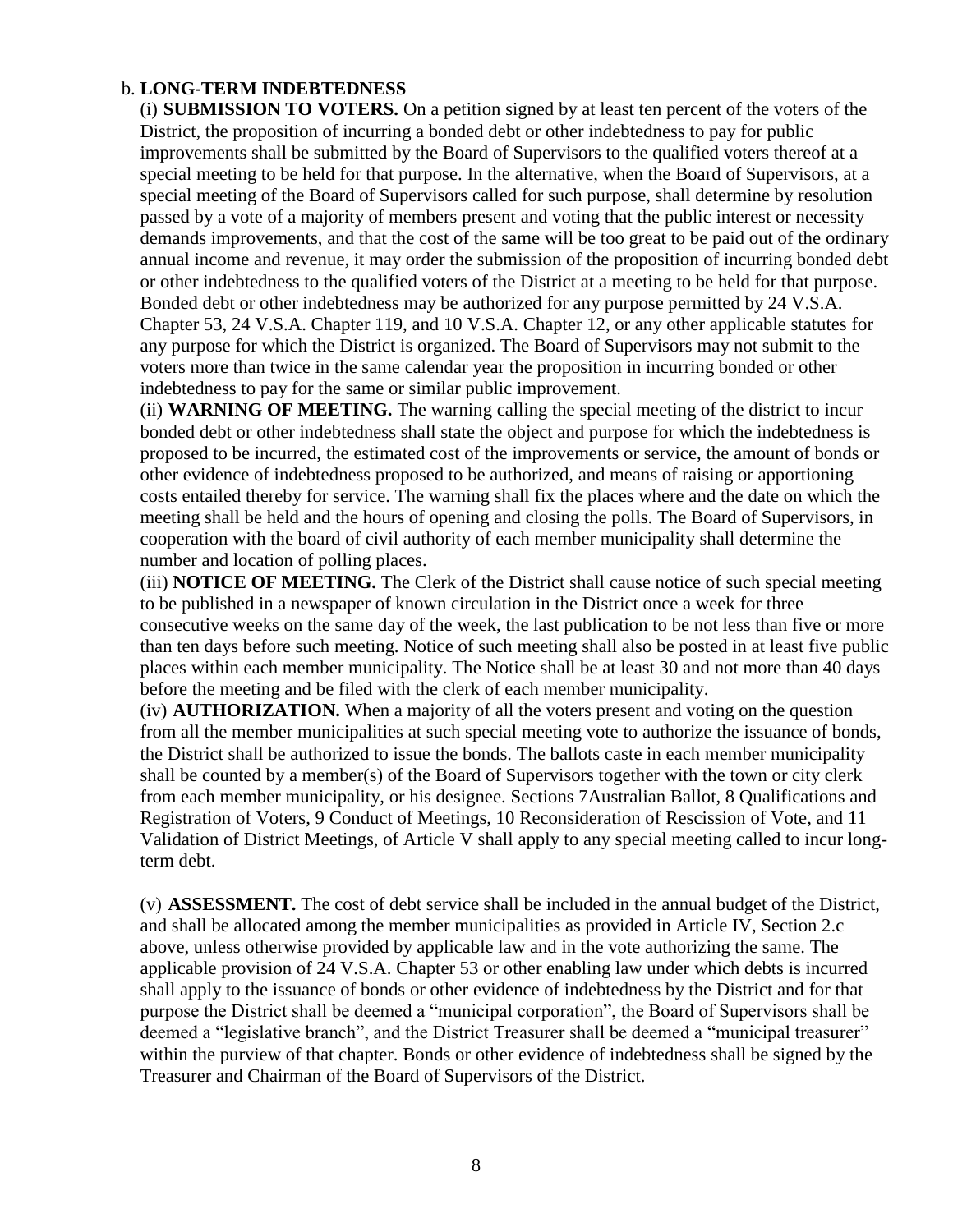(vi) **SPECIAL LIMITATION.** The Board of Supervisors shall not submit to the legal voters of the District any proposition to issue bonds or other long-term indebtedness or to authorize a long-term contract less than eighteen months after the District has become a body politic and corporate.

#### 6. **SINKING FUND**

The Board of Supervisors may establish and provide for a sinking fund for the retirement of bond issue or other debt. When so established, the sinking fund shall be kept intact and separate them from other monies at the disposal of the District, and shall be accounted for as a pledge asset for the purpose or retiring such obligations. The cost of payments to any sinking fund shall be included in the annual budget of the District.

## 7. **CAPITAL RESERVE FUND**

The Board of Supervisors may establish and provide for a capital reserve fund to pay for public improvements, replacement of worn-out buildings and equipment, and planned and unplanned major repairs of a disposal facility, or other purposes as approved by the Board of Supervisors*,* in furtherance of the purpose for which the District was created. Any such capital reserve fund shall be kept in a separate account and invested as are other public funds and shall be expended for such purposes for which it was established. The cost of payments to any capital reserve fund shall be included in the annual budget of the District.

## 8. **DISPOSAL FEES**

The Board of Supervisors has established and shall set, at its Annual Meeting, a disposal fee structure (tipping fee surcharge) for the purpose of generating revenues from sources other than assessments to member municipalities, for the provisions found in Article 1, Purpose section of the bylaw.

# **ARTICLE V SPECIAL DISTRICT MEETINGS**

#### 1. **SPECIAL MEETINGS**

The Board of Supervisors may call a special meeting of the District when it deems it necessary or prudent to do so and shall call a special meeting of the District when action by the voters of the District is necessary under this agreement or under any applicable law. In addition, the Board of Supervisors shall call a special meeting of the District if petitioned to do so by not less than five percent of the legal voters of the District. The Board of Supervisors may rescind the call of a special meeting called by them but not a special meeting called on application of five percent of the legal voters of the District. The Board of Supervisors shall endeavor to have the time of such special meetings coincide with the time of annual municipal meetings, primary elections, general elections or similar meetings when the electorate within the member municipalities will be voting on other matters.

## 2. **PLACES OF MEETINGS**

At any special meeting of the District, voters of each member municipality shall cast their ballots at such polling places within the municipality of their residence as shall be determined by the Board of Supervisors of the District in cooperation with the Board of Civil Authority of each member municipality.

#### 3. **PUBLIC HEARINGS**

Not less than 3 nor more than 14 days prior to any special meeting called by the Board of Supervisors, at least one public hearing shall be held by the Board of Supervisors at which time the issues under consideration shall be presented and comments received. Notice of such public hearing shall include the publication of a warning in a newspaper of general circulation in the district at least once a week, on the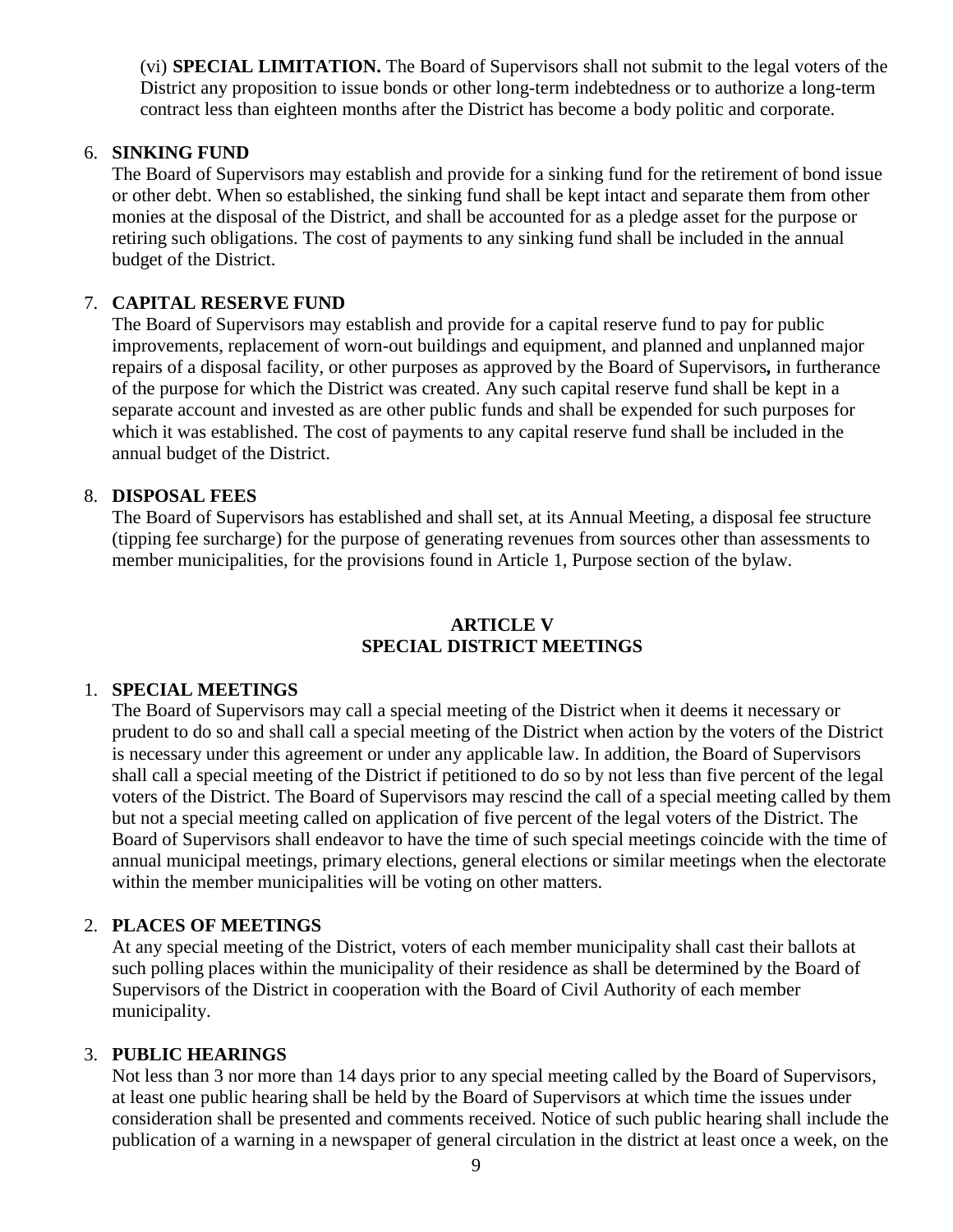same day of the week, for three consecutive weeks, the last publication not less than 5 nor more than 10 days before the public hearing.

# 4. **WARNINGS REQUIRED**

The Board of Supervisors of the District shall warn a special meeting of the District by filing a notice with the town clerk of each member municipality any by posting a notice in at least five public places in each municipality in the District not less than 30 nor more than 40 days before the meeting. In addition, the warning shall be published in a newspaper of general circulation in the District once a week, on the same day of the week, for three consecutive weeks before the meeting. The last publication to be published not less than 5 nor more than 10 days before the meeting.

# 5. **SIGNING OF WARNING**

The original warning of any special meeting of the District shall be signed by a number of the Board of Supervisors equal to a majority of the total votes entitled to be cast and shall be filed with the District Clerk before being posted.

# 6. **WARNING CONTENTS**

The posted notification shall include the date, time, place and nature of the meeting. It shall, by separate articles, specifically indicate the business to be transacted and the questions to be voted upon.

# 7. **AUSTRALIAN BALLOT**

The Australian ballot system shall be used at all special meetings of the District when voting is to take place.

# 8. **QUALIFICATIONS AND REGISTRATION OF VOTERS**

All legal voters of the member municipalities shall be legal voters of the District. The member municipalities shall post and revise checklists in the same manner as for municipal meetings prior to any District meeting at which there will be voting.

# 9. **CONDUCTS OF MEETINGS**

At all special meetings of the District, the provision of 17 V.S.A. Chapter 51 regarding election officials (Subchapter 1), voting machines (Subchapter 3), polling places (Subchapter 4), absent voters (Subchapter 6), process of voting (Subchapter 7), count and return of votes (Subchapter 8), recounts and contest of elections (Subchapter 9), and jurisdiction of courts (Subchapter 10), shall apply except where clearly inapplicable. The District Clerk shall perform the functions assigned to him/her by the Secretary of State under that chapter. The appropriate Superior Court shall have jurisdiction over petitions for recounts. Election expenses shall be borne by the District.

## 10. **RECONSIDERATION OR RESCISSION OF VOTE**

- a. A question considered or voted on at any special meeting of the District shall not be submitted to the voters for reconsideration or rescission, except at a subsequent special meeting duly warned for that purpose, and called by the Board of Supervisors on its own motion or pursuant to a petition requesting such reconsideration or rescission signed and submitted in accordance with subsection b. of this section.
- b. Where a petition signed by not less than five percent of the qualified voters of the District requesting reconsideration or rescission of a question considered or voted on at a previous special meeting is submitted to the Board of Supervisors of the District within thirty days following the date of that meeting, the Board of Supervisors shall provide for a vote by the District in accordance with the petition within sixty (60) days of the submission at a special meeting duly warned for that purpose.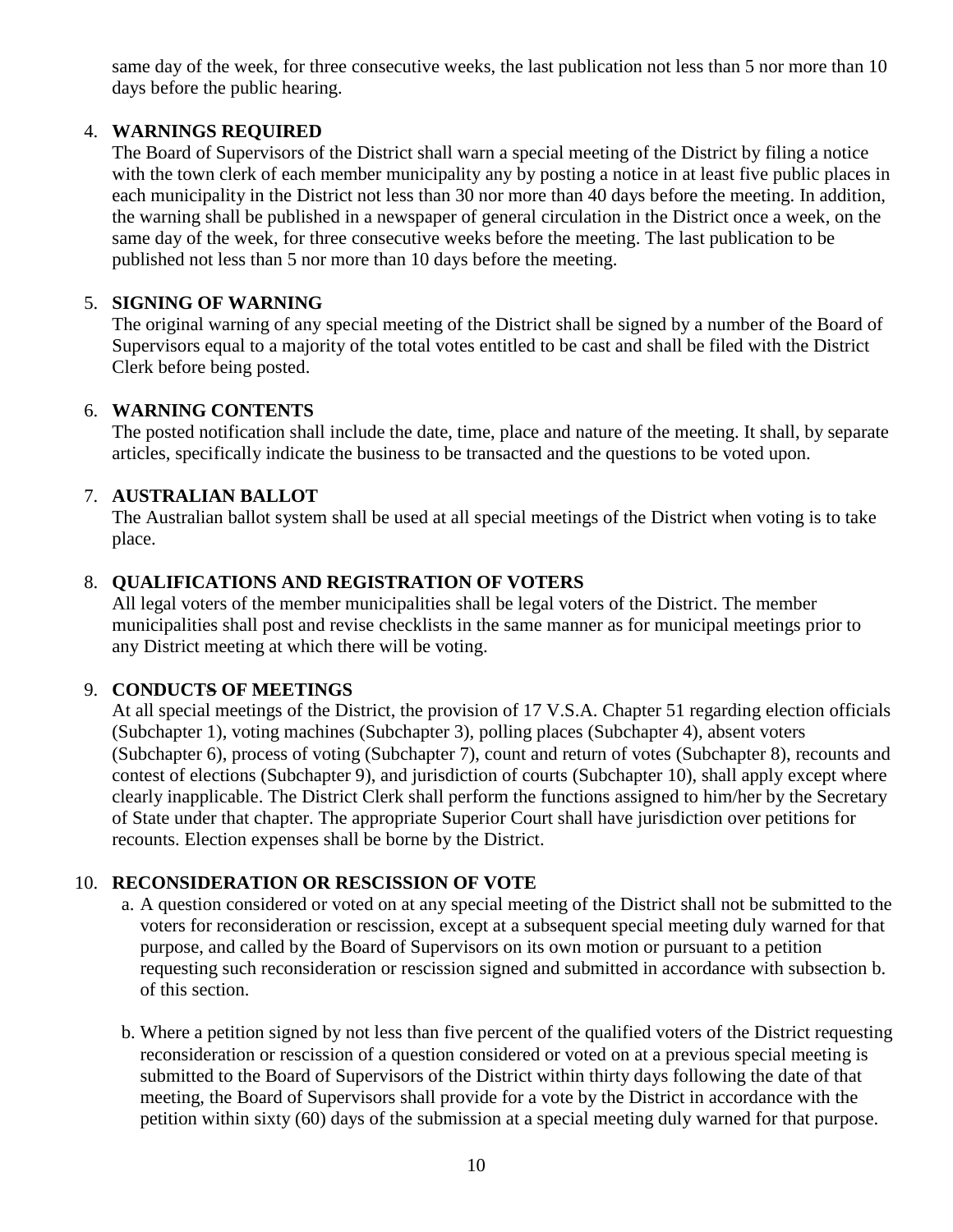- c. A vote taken at a special meeting shall remain in effect unless rescinded at a special meeting called and warned in accordance with this section.
- d. A question voted on or considered shall not be presented for reconsideration or rescission at more than one subsequent meeting except with the approval of the Board of Supervisors.

#### 11. **VALIDATION OF DISTRICT MEETINGS**

When any of the requirements as to notice or warning of a special District meeting have been omitted or not complied with, the omission or noncompliance, if the meeting and the business transacted at it is otherwise legal and within the scope of the District powers, may be corrected and legalized by vote at a special meeting of the District called and duly warned for that purpose. The question to be voted upon shall substantially be, "Shall the action taken at the meeting of this District held on (state date) in spite of the fact that (state the error or omission), and any act or action of the District officers or agents pursuant thereto be re-adopted, ratified or confirmed." Errors or omissions in the conduct of an original meeting which are not the result of an unlawful notice or warning or noncompliance within the scope of the warning, may be cured by a resolution of the Board of Supervisors of the District by a vote of twothirds of all the votes entitled to be cast at a regular meeting or at a special meeting called for that purpose stating that the defect was the result of an oversight, inadvertence or mistake. When an error or omission of this nature has been thus corrected by resolution, all business within the terms of the action of the qualified voters shall be as valid as if the requirements had been initially complied with upon condition, however, that the original action thereby corrected by the Board of Supervisors was in compliance with the legal exercise of its corporate powers.

#### 12. **PRIORITY**

When a special meeting of the District is called to act upon a proposition to incur bonded or other indebtedness, the special meeting procedures outlined in Article IV shall control over the meeting procedures outlined in this article in the event of conflict.

#### **ARTICLE VI MISCELLANEOUS**

#### 1. **WITHDRAWAL OF MEMBER MUNICIPALITY**

A member municipality may withdraw from the District upon the terms and conditions specified below.

## **WITHDRAWAL AFTER EIGHTEEN MONTHS FROM THE DATE OF ESTABLISHMENT OF THE DISTRICT**

After the expirations of eighteen months from the date of establishment of the District a member municipality may vote to withdraw in the same manner as the vote for adoption of the Agreement by such member municipality. It shall be a condition that the withdrawing municipality shall enter into a written agreement with the District whereby such withdrawing municipality shall be obligated to continue to pay its share of the debt incurred by the District for the remaining bonding term. In addition, the withdrawing municipality shall obligate itself to pay the cost of redesigning and rebuilding of any facility of the District occasioned because of the reduced volume of solid waste. The cost shall be determined by an independent engineering firm hired by the Board of Supervisors. These additional costs shall be paid either in a lump sum or in installments at such times and in such amounts as required by the Board of Supervisors.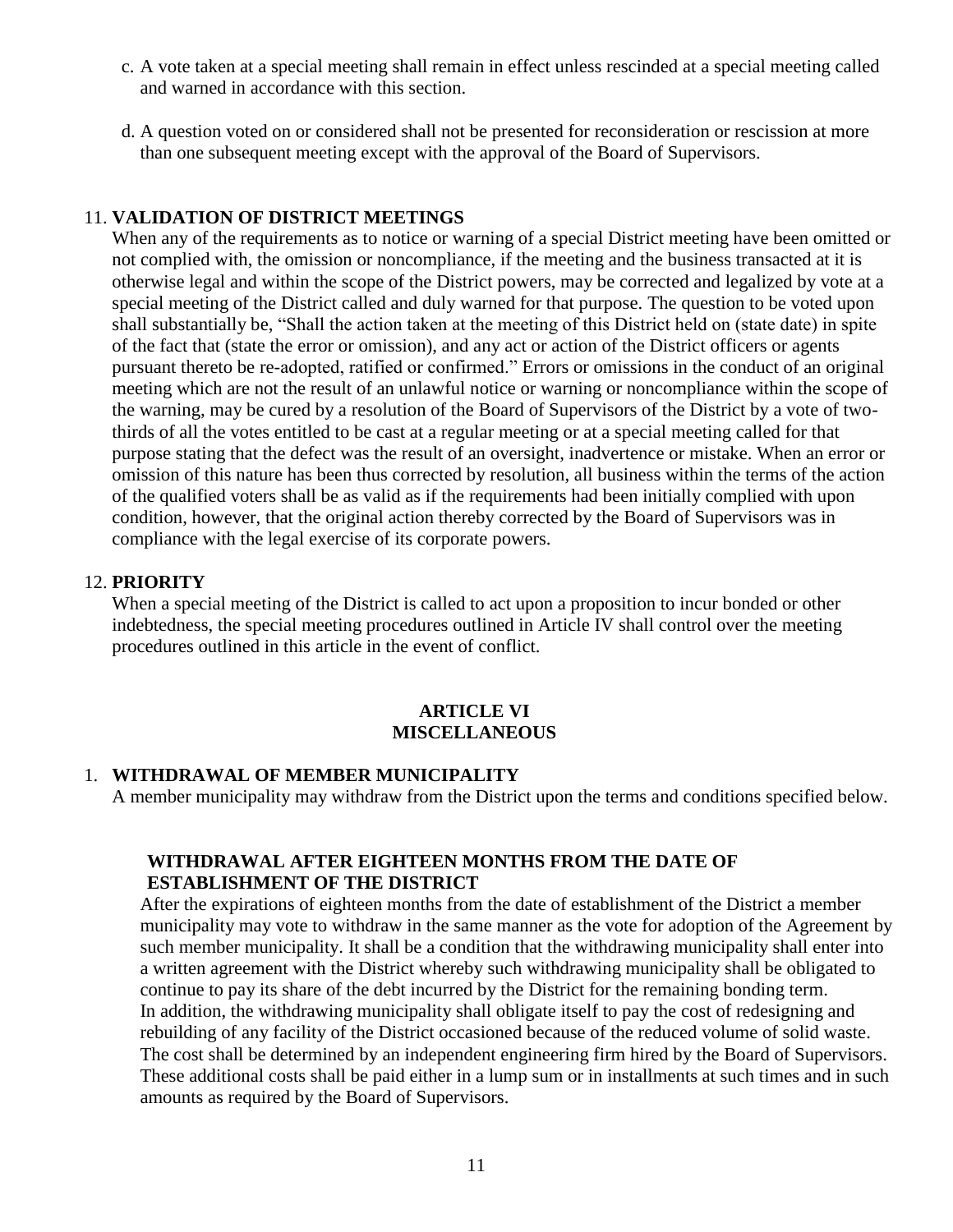**"**In addition, if the District shall have entered into long-term contractual commitments, no withdrawal of a town or city shall be permitted during the period of such commitment if such withdrawal would adversely affect the obligations of the District there under or its ability or rights to procure the means for payment, continuation and discharge thereof."

## 2. **ADMISSION OF NEW MEMBER MUNICIPALITIES**

The Board of Supervisors may authorize the inclusion of additional member municipalities in the District upon such terms and conditions as it in its sole discretion shall deem to be fair, reasonable and in the best interests of the District. The legislative body of any non-member municipality which desires to be admitted to the District shall make application for admission to the Board of Supervisors of the District. The Board shall determine the effects and impacts which are likely to occur if such municipality is admitted and shall thereafter either grant or deny authority for admission of the petitioning municipality. If the Board grants such authority, it shall also specify any terms and conditions, including but not limited to financial obligations upon which such admission is predicated. The petitioning municipality shall thereafter comply with the approval procedures specified in 24 V.S.A. Chapter 121, ss 4863. If a majority of the voters of the petitioning municipality present and voting at a meeting of such municipality duly warned for such purpose shall vote to approve the Agreement and the terms and conditions for admission, the vote shall be certified by the clerk of that municipality to the Board of Supervisors. Thereafter upon satisfactory performance of the terms and conditions of admission, said municipality shall by resolution of the Board of Supervisors become and thereafter be a member municipality of the District.

# 3. **DISSOLUTION OF DISTRICT**

**PROCEDURE.** If the Board of Supervisors by resolution approved by two-thirds of all the votes entitled to be cast determines that it is in the best interests of the public, the member municipalities and the District that the District be dissolved, and if the District then has no outstanding debt or obligations under long-term contracts, or will have no such debt or obligation upon completion of the plan of dissolution, it shall prepare a plan of dissolution and thereafter adopt a resolution directing that the question of such dissolution and the plan of dissolution be submitted to the voters of the District at a special meeting of the District duly warned for such purpose shall vote to dissolve the District and approve the plan of dissolution, the District shall cease to conduct its affairs except insofar as may be necessary for the winding up thereof. The Board of Supervisors shall immediately cause a notice of the proposed dissolution to be mailed to each known creditor of the District and shall proceed to collect the assets of the District and apply and distribute them in accordance with the plan of dissolution.

## b. **PLAN OF DISSOLUTION.** The plan of dissolution shall:

- (1) identify and value all unencumbered assets of the District;
- (2) identify and value all encumbered assets of the District;
- (3) identify all creditors of the District and the nature or amount of all liabilities and obligations of the District;
- (4) identify all obligations under long-term contracts;
- (5) specify the means by which assets of the District shall be liquidated and all liabilities and obligations of the District shall be paid and discharged, or adequate provision shall be made for the satisfaction thereof;
- (6) specify the amount of monies due from each member municipality, if necessary, to extinguish the liabilities of the District;
- (7) specify the nature and amount of any liabilities or obligations to be assumed and paid by the member municipalities;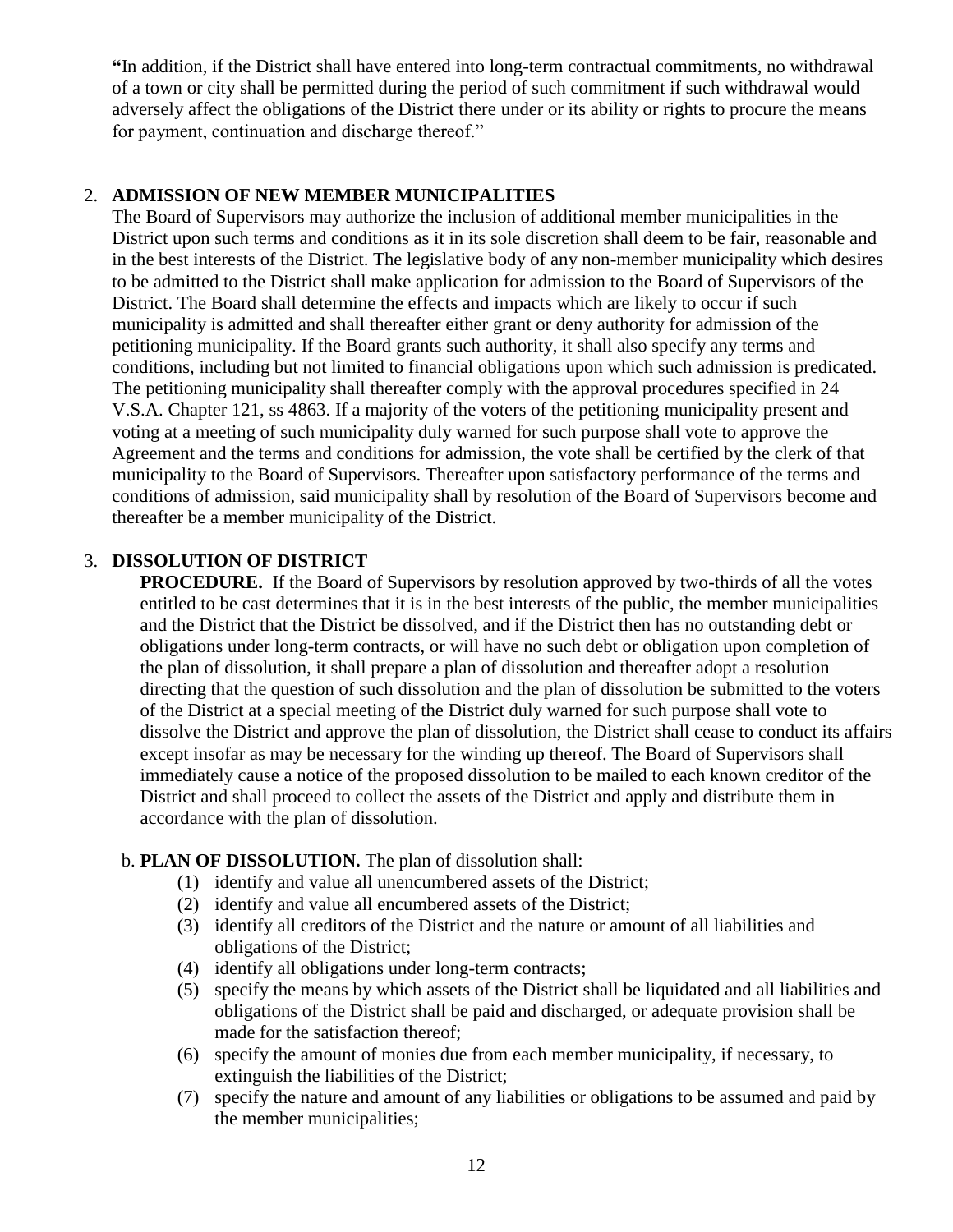- (8) specify the means by which any assets remaining after discharge of all liabilities shall be liquidated if necessary:
- (9) specify that any assets remaining after payment of all liabilities shall be apportioned and distributed among the member municipalities according to the same basic formula used in apportioning the annual assessments of the District.

**TERMINATION.** When the plan of dissolution has been implemented, the Board of Supervisors shall adopt a resolution certifying that fact to the member municipalities whereupon this agreement and the District created hereby shall be terminated.

# 4. **AMENDMENT OF THE DISTRICT AGREEMENT**

The Board of Supervisors may amend this District Agreement by the following procedure. The Board of Supervisors at any regular or special meeting of the Board of Supervisors may, by a majority vote, pass a resolution stating their intent to amend the Agreement. A written copy of the resolution, stating the wording of the amendment and the purpose of the amendment, and the date of the meeting scheduled to act on the amendment, shall be delivered to the legislative bodies of each municipality and mailed or left at each member of the Board of Supervisors usual place of residence at least ten (10) business days prior to the meeting scheduled to adopt the amendment. The amendment shall become effective after ten (10) business days following a majority vote of the Board of Supervisors at the meeting scheduled to act on the amendment, unless a majority of the legislative bodies of member municipalities request, in writing that the Board of Supervisors hold a special district meeting to vote on the amendment. This Agreement may be amended from time to time in the manner herein provided, but no such amendment shall be made which shall substantially impair the rights of the holders of any bonds or other notes or other evidence of indebtedness or substantially affect any obligations under long-term contracts of the District then outstanding or in effect, or the rights of the District to procure the means for payment, continuation, or discharge thereof.

## 5. **SEVERABILITY**

Should any court of competent jurisdiction judge any term, phrase, clause, sentence or provision of this Agreement to be invalid, illegal, or unenforceable in any respect, such judgment shall not affect the validity, legality, or enforceability of the Agreement as a whole or any other part of this agreement.

## 6. **SOLID WASTE**

- **1. "Solid Waste"** shall mean any garbage, refuse, metal goods, tires, demolition and construction waste, yard waste, and sludge from a waste water treatment plant, or other discarded materials, possessing no value to the producer in its present form where it is located, produced by normal residential, commercial and industrial activities, but does not include hazardous waste.
- **2. "Hazardous Waste"** shall mean any solid, semi-solid, liquid or contained gaseous waste, or any combination of these wastes, which because of its quantity, concentration, or physical, chemical or infectious characteristics may: (a) cause, or significantly contribute to an increase in mortality or an increase in serious irreversible, or incapacitating reversible illness; (b) pose a substantial present or potential hazard to human health or the environment when improperly treated, stored, transported, or disposed of or otherwise managed; or (c) any waste classified as hazardous at any time under applicable laws and regulations of the United States, New Hampshire, and Vermont or any subdivision thereof pursuant to a valid agreement of authority.
- **3. Solid Waste from "Residential Activities"** shall include any solid waste generated by a household or apartment, including, but not limited to, food waste, packaging, newspaper and other paper products, glass, cans, and plastic.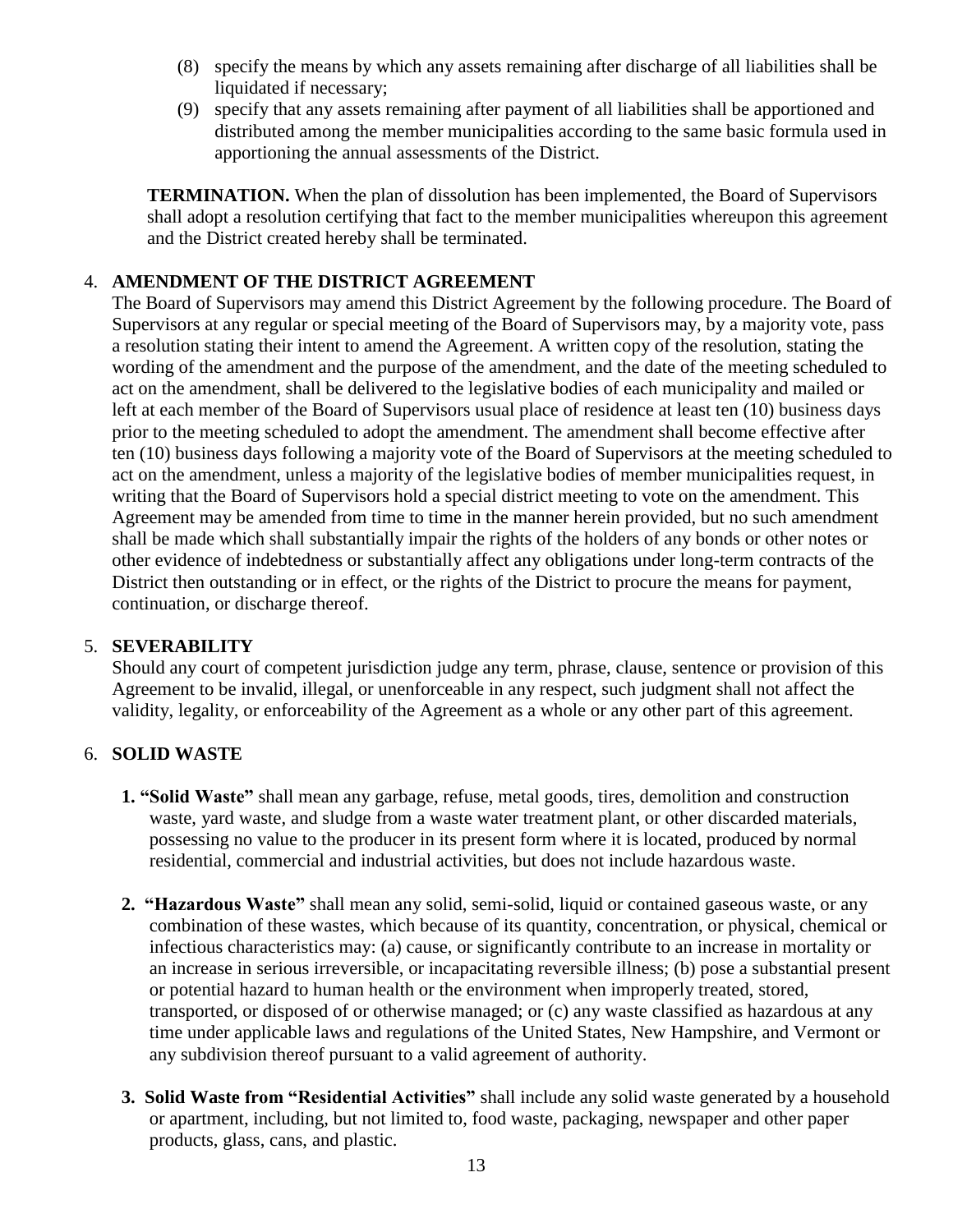- **4. Solid Waste from "Commercial Activities"** shall include any solid waste generated by retail and wholesale establishments, including but not limited to food waste, corrugated containerboard, metals, and plastics.
- **5. Solid Waste from "Industrial Activities"** shall include any solid, semi-solid, or liquid waste generated by an industry as part of the production process. Solid wastes generated by employees and similar in composition to that generated by residential or commercial activities are excluded from this definition.
- **6. "Sludge"** shall mean solids and semi-solids generated by a waste water treatment plant.
- **7. "Tires"** shall mean all rubber, belted and non-belted automobile and truck tires.
- **8. "Demolition and Construction Waste"** shall mean all solid waste generated in the demolition and construction of buildings, including stumps, brush, plaster, sheetrock, boards, bricks, mortar, concrete, and roofing materials.
- **9. "Yard Waste"** shall mean grass clippings, leaves and brush.
- **10. "Metal Goods"** shall mean discarded appliances and junk automobiles.